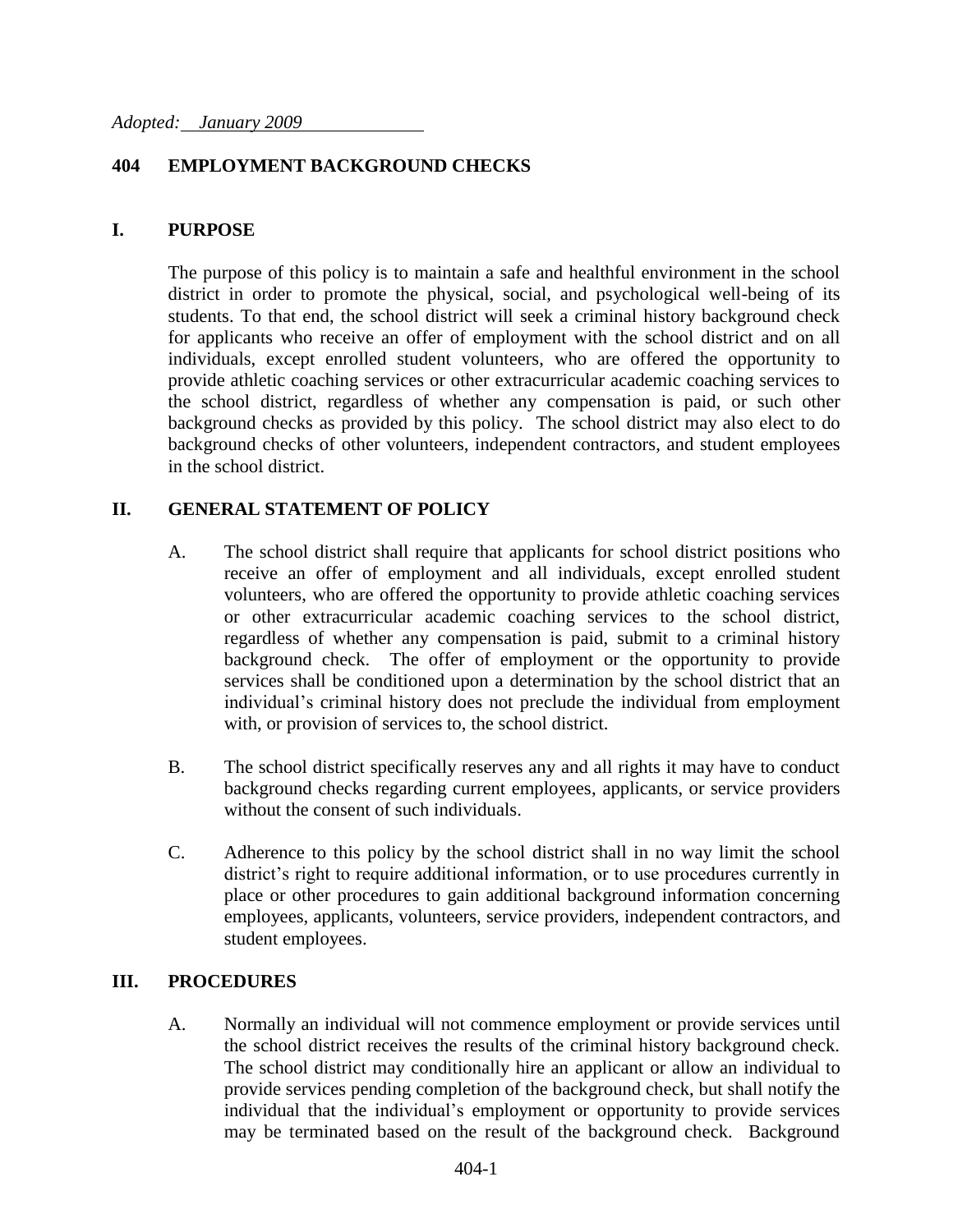checks will be performed by the Minnesota Bureau of Criminal Apprehension (hereinafter "the BCA"). The school district reserves the right to also have criminal history background checks conducted by other organizations or agencies.

- B. In order for an individual to be eligible for employment or to provide athletic coaching services or other extracurricular academic coaching services to the school district, except for an enrolled student volunteer, the individual must sign a criminal history consent form, which provides permission for the school district to conduct a criminal history background check, and provide a money order or check payable to either the BCA or to the school district, at the election of the school district, in an amount equal to the actual cost to the BCA and the school district of conducting the criminal history background check. If the individual fails to provide the school district with a signed Informed Consent Form and fee at the time the individual receives a job offer, or permission to provide services, the individual will be considered to have voluntarily withdrawn the application for employment or request to provide services.
- C. The school district, in its discretion, may elect not to request a criminal history background check on an individual who holds an initial entrance license issued by the state board of teaching or the commissioner of education within the 12 months preceding an offer of employment or permission to provide services.
- D. The school district may use the results of a criminal background check conducted at the request of another school hiring authority if:
	- 1. the results of the criminal background check are on file with the other school hiring authority or otherwise accessible;
	- 2. the other school hiring authority conducted a criminal background check within the previous 12 months;
	- 3. the individual executes a written consent form giving the school district access to the results of the check; and
	- 4. there is no reason to believe that the individual has committed an act subsequent to the check that would disqualify the individual for employment or provision of services.
- E. For all nonstate residents who are offered employment with or the opportunity to provide athletic coaching services or other extracurricular academic coaching services to the school district, the school district shall request a criminal history background check on such individuals from the superintendent of the BCA and from the government agency performing the same function in the resident state or, if no government entity performs the same function in the resident state, from the Federal Bureau of Investigation. The offer of employment or the opportunity to provide services shall be conditioned upon a determination by the school district that an individual's criminal history does not preclude the individual from employment with, or provision of services to, the school district. Such individuals